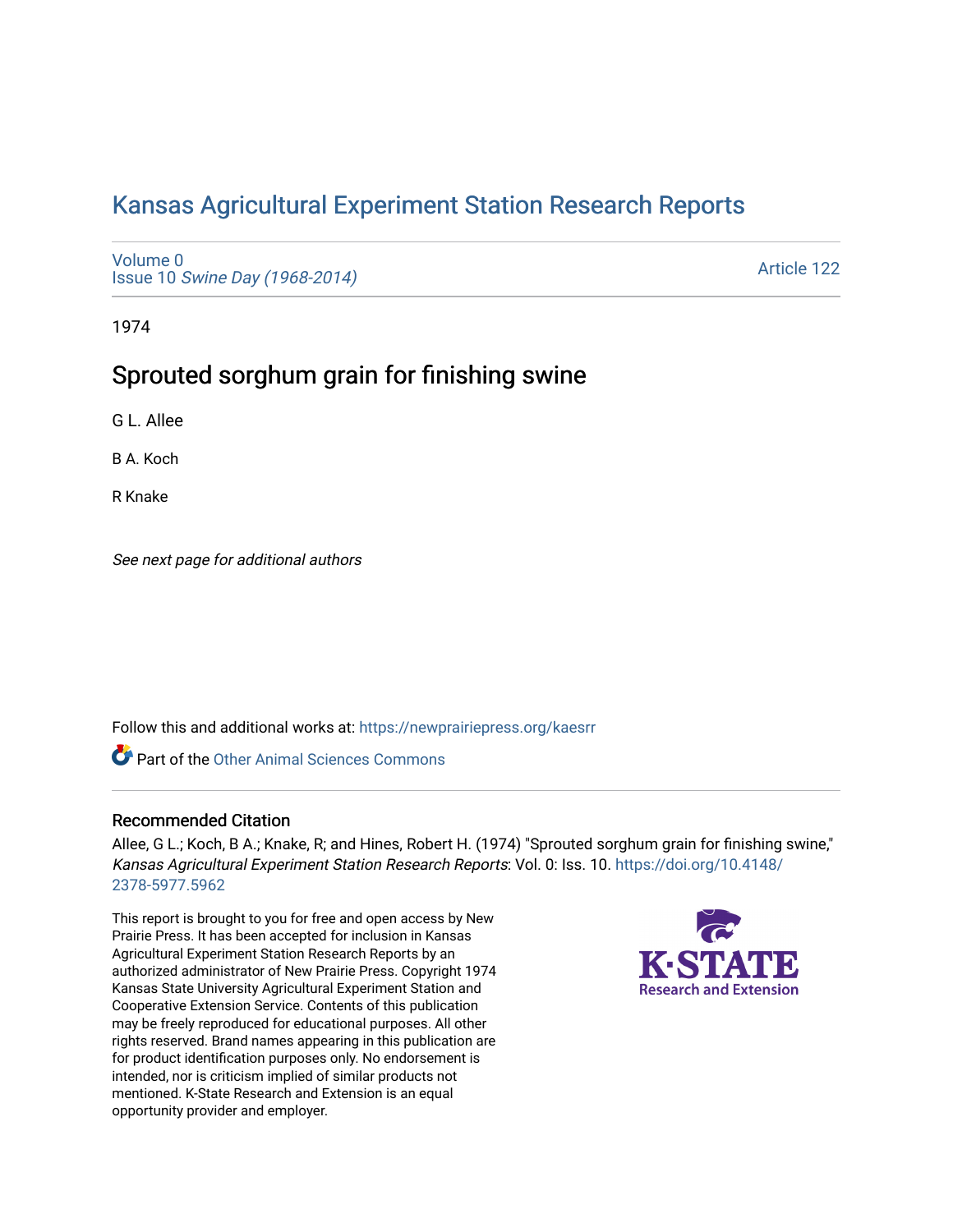## Sprouted sorghum grain for finishing swine

## **Abstract**

In a three-week feeding trial for 30 growing pigs (70 lbs.), we compared diets formulated by using 1973 sprout damaged sorghum grain from two Kansas areas. No palatability problems were noted, weight gains were similar to those of pigs fed undamaged 1972 sorghum. Feed consumption of diets based on sprout damaged sorghum grain was higher, consequently, resulted in poorer feed conversion. Though the data may indicate slightly higher feed requirements, they should be considered only as preliminary, because results were based on only a short feeding period and few animals.; Swine Day, Manhattan, KS, November 14, 1974

## Keywords

Swine day, 1974; Kansas Agricultural Experiment Station contribution; no. 483; Report of progress (Kansas State University. Agricultural Experiment Station and Cooperative Extension Service); 221; Swine; Sorghum; Finishing pigs

## Creative Commons License

 $\odot$  $\odot$ 

This work is licensed under a [Creative Commons Attribution 4.0 License](https://creativecommons.org/licenses/by/4.0/).

## Authors

G L. Allee, B A. Koch, R Knake, and Robert H. Hines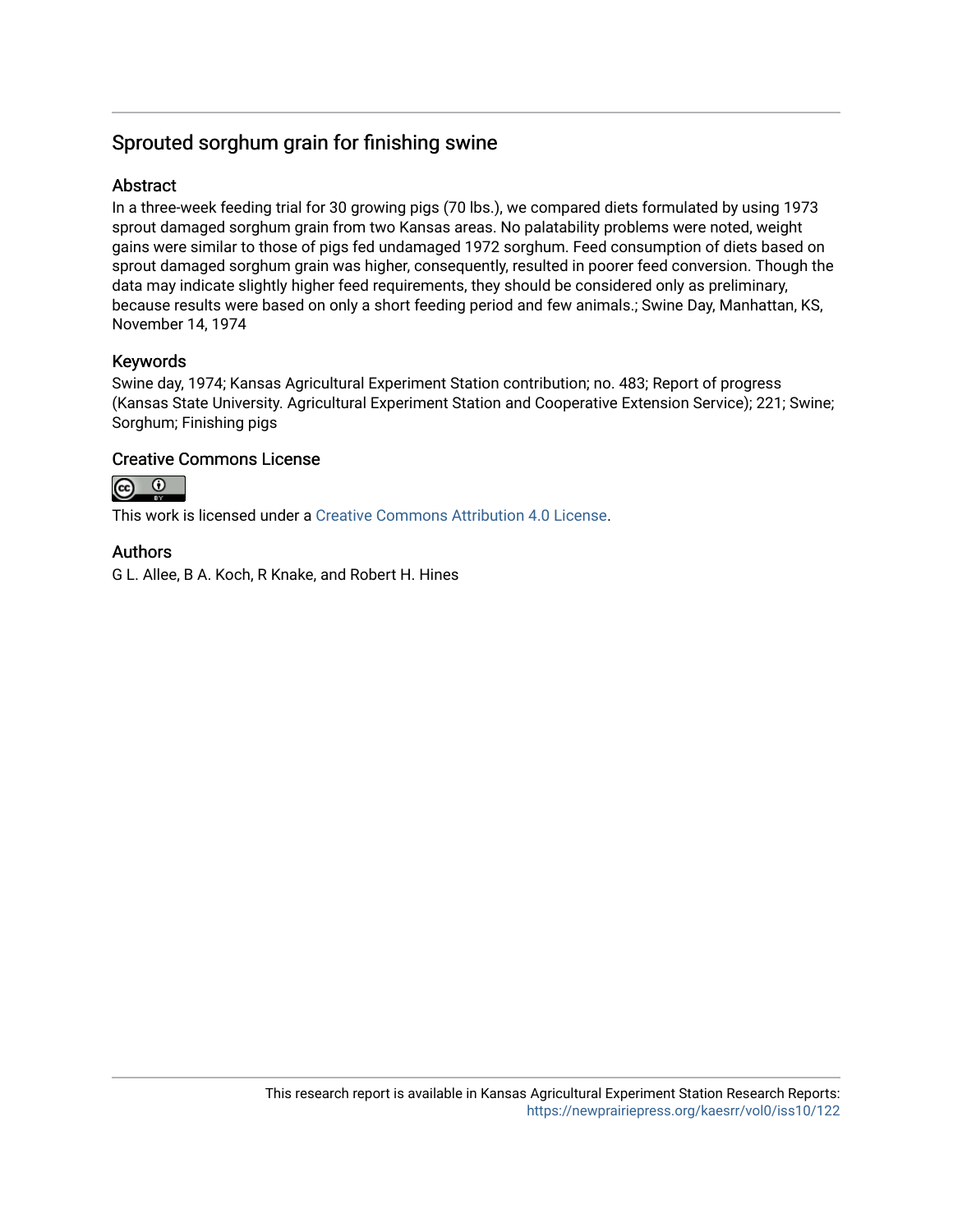Sprouted Sorghum Grain for Finishing Swine

R. H. Hines, Gary L. Allee, B. A. Koch, and R. Knake

#### Summary

In a three-week feeding trial for 30 growing pigs (70 lbs.), we compared diets formulated by using 1973 sprout damaged sorghum grain from two Kansas areas. No palatability problems were noted, weight gains were similar to those of pigs fed undamaged 1972 sorghum. Feed consumption of diets based on sprout damaged sorghum grain was higher, consequently, resulted in poorer feed conversion. Though the data may indicate slightly higher feed requirements, they should be considered only as preliminary, because results were based on only a short feeding period and few animals.

### Introduction

Owing to weather conditions in September 1973, large quantities of sorghum grain in Kansas fields sprouted. Much of that grain was placed in sample grade because total damaged kernels exceeded 15%. Livestock feeders were concerned about the feeding value of the sprout damaged grain. The study reported here was designed to help the producer answer questions on acceptability and subsequent performance of swine fed sprouted grain.

#### Procedure

General. Pigs randomly assigned to treatments based on litter and initial weight were confined

in slatted floor pens in the KSU finishing barn. Pigs had free access to both feed and water throughout the experiment. Composition of the basal experimental diet is shown in table 6.1.

Table 6.1. Composition of Swine Grower Diets.

| Ingredients                                      | %    |
|--------------------------------------------------|------|
| Gr. sorghum grain                                | 76.1 |
| Soybean meal (44%)                               | 20.0 |
| Dicalcium phosphate                              | 1.4  |
| Gr. limestone                                    | 1.0  |
| Salt                                             | .5   |
| Vitamin, trace mineral, and<br>antibiotic premix | ם. ד |

Feeding trial. Thirty pigs averaging 70 lbs. were randomly assigned to one of the three diets: (A) 1972 sorghum grain; (B) 1973 sprouted sorghum grain, Manhattan area; (C) 1973 sprouted sorghum grain, Seneca area. Test pens each holding 10 pigs were not replicated.

In addition, fifteen pigs averaging 70 lbs. were assigned to a palatibility test pen where they had a choice of the three diets. Feeders were relocated daily to prevent habit or nearness to waterers from biasing the results.

 $16$